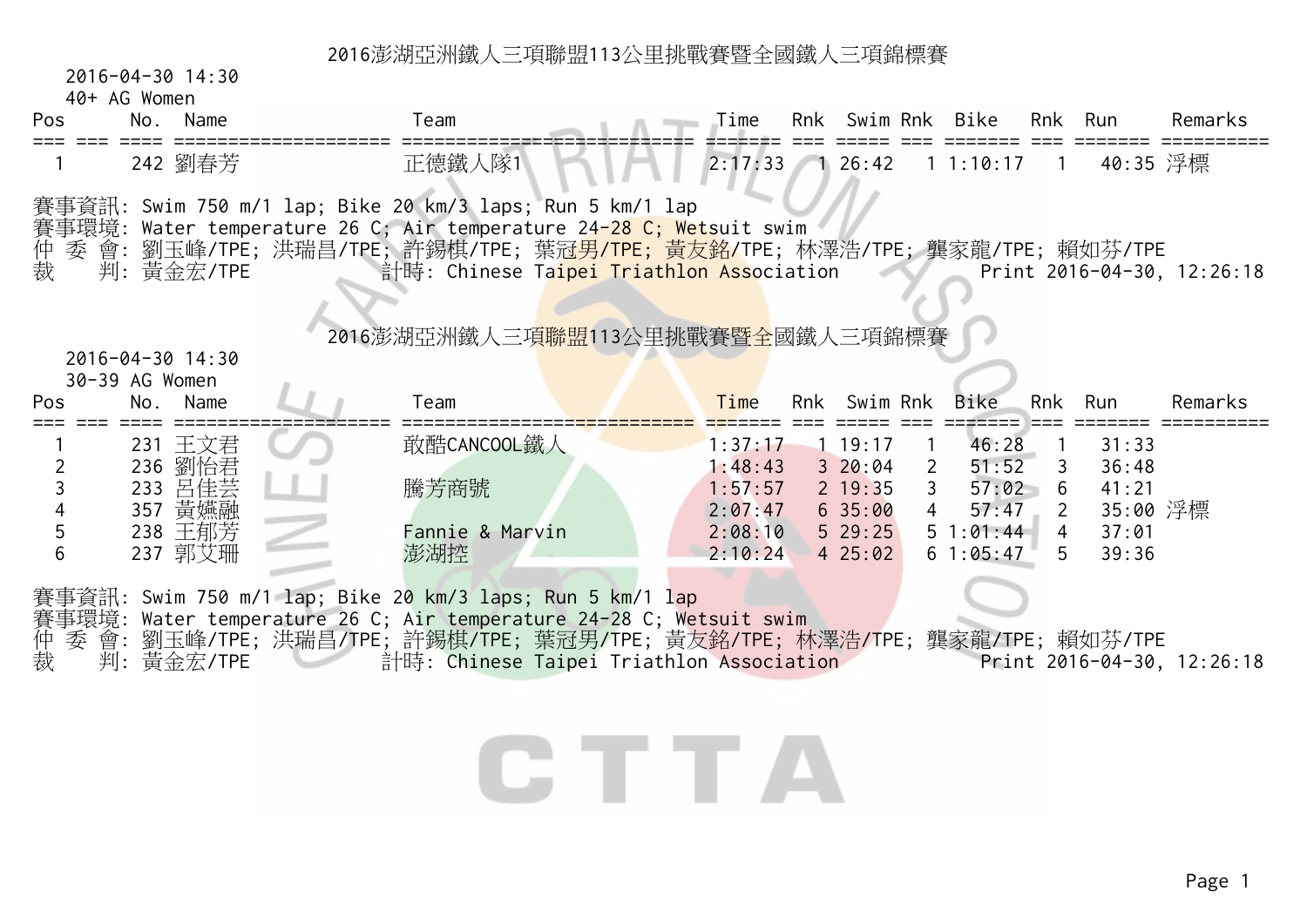#### 2016-04-30 14:30

 $\geq$ 

16-29 AG Women

| Pos | No.<br>Name       | eam            | $\tau$ ime | Rnk | Swim Rnk     | Bike  | Rnk | Run         | Remarks |
|-----|-------------------|----------------|------------|-----|--------------|-------|-----|-------------|---------|
|     |                   |                |            |     |              |       |     |             |         |
|     | 216 張綺文           | 三項訓練中心<br>/高雄市 | 1:21:42    |     | 11:39        | 39:43 |     | 30:20 W16   |         |
|     | 「本泣芷<br>219       | 雄市鼓山高中         | 1:25:42    |     | $4 \; 13:55$ | 42:32 |     | 29:17 W16   |         |
|     | 林朝麗<br>217        | '高雄市鐵人三項訓練中心   | 1:26:34    |     | 211:45       | 42:24 |     | $32:27$ W16 |         |
|     | 黃<br>,糸秀)晴<br>220 | 高              | : 29:05    |     | $3 \t12:04$  | 44:37 |     | 32:25 W16   |         |
|     | 陳恩惠<br>221        | 山高山            | : 29:08    |     | $5 \; 15:20$ | 44:19 |     | 29:29 W16   |         |
|     | 林耕玫<br>218        |                | 1:34:58    |     | $6\;15:25$   | 44:03 | b   | 35:30 W16   |         |

賽事資訊: Swim 750 m/1 lap; Bike 20 km/3 laps; Run 5 km/1 lap 賽事環境: Water temperature 26 C; Air temperat<mark>ure 2</mark>4-28 C; Wetsuit swim 仲 委 會: 劉玉峰/TPE; 洪瑞昌/TPE; 許錫棋/TPE; <mark>葉冠男/TPE;</mark> 黃友銘/<mark>TPE</mark>; 林澤浩/TPE; 龔家龍/TPE; 賴如芬/TPE 裁 判: 黃金宏/TPE 計時: Chinese T<mark>aipei Triathlon Asso</mark>ciation Print 2016-04-30, 12:26:18

CTTA

 $110$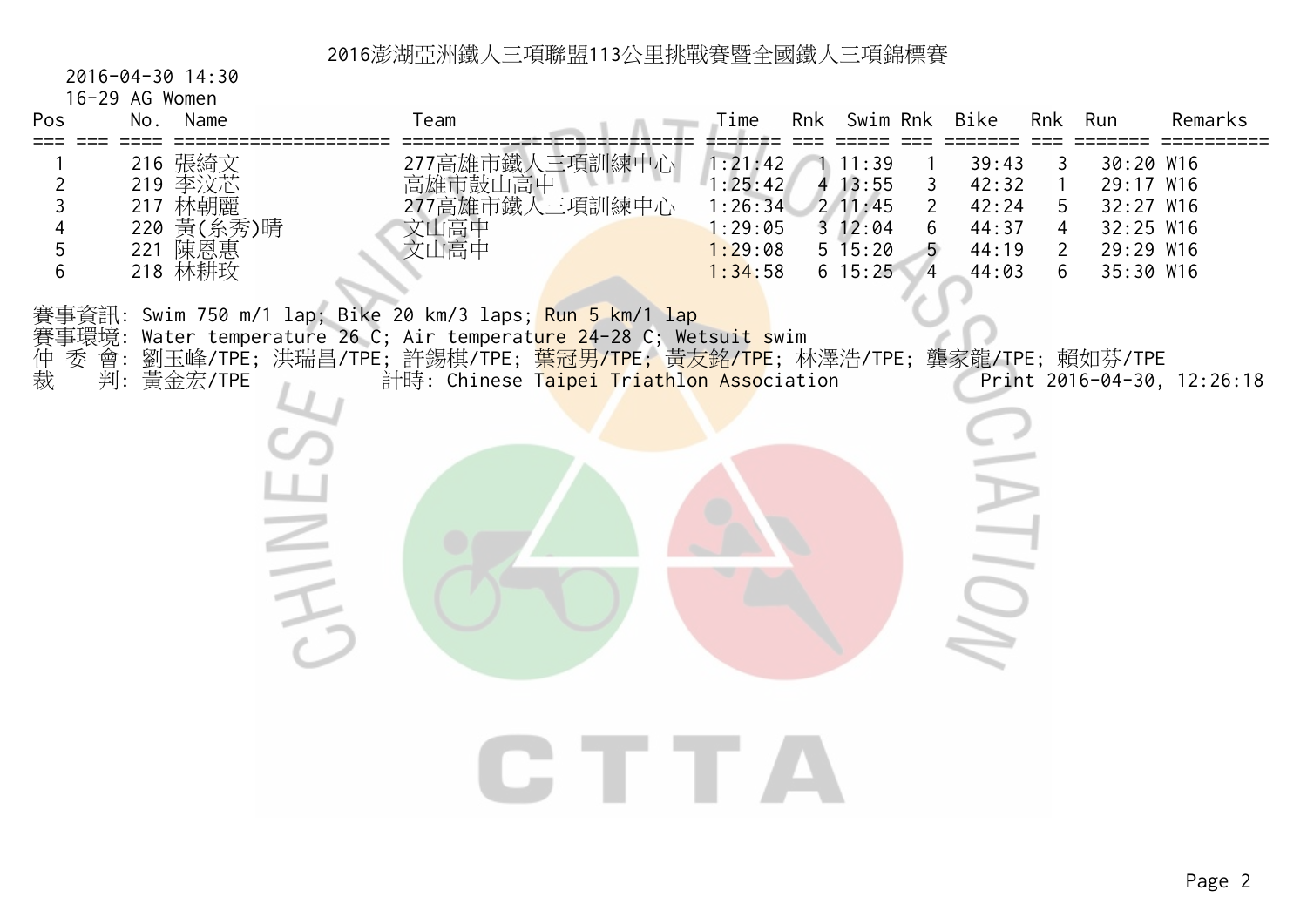2016-04-30 14:36

|            | 40+ AG Men |         |               |         |                |             |                 |             |                |          |           |
|------------|------------|---------|---------------|---------|----------------|-------------|-----------------|-------------|----------------|----------|-----------|
| Pos        | No.        | Name    | Team          | Time    | Rnk            | Swim Rnk    |                 | <b>Bike</b> | <b>Rnk</b>     | Run      | Remarks   |
| ===        |            |         |               |         |                |             |                 |             |                |          |           |
|            | 322        | 林文國     | 林家軍<br>山川鐵人   | 1:16:34 |                | 14:30       | 4               | 38:48       |                | 23:16    |           |
| 2          |            | 321 張榮川 |               | 1:19:35 | $\overline{2}$ | 14:53       | 3               | 38:27       | 3              | 26:16    |           |
| 3          | 336        | 張<br>璁  |               | 1:21:31 |                | 12 20:23    | $\overline{2}$  | 36:33       | $\overline{2}$ | 24:36    |           |
| 4          | 325        | 盧泰安     |               | 1:23:39 |                | 616:27      |                 | 39:05       | $\overline{7}$ | 28:08    |           |
| 5          | 326        | 鐘文鴻     |               | 1:25:00 |                | $5 \t16:11$ |                 | 41:01       | 4              | 27:49    |           |
| 6          | 332        | 文茂治     |               | 1:28:33 |                | 7 16:47     | 8               | 42:09       | 8              | 29:38    |           |
|            | 328        | 許文桐     | 新慶利鐵工         | 1:29:43 |                | 8 17:13     | $\overline{9}$  | 44:28       | 6              | 28:03    |           |
| 8          | 348        | 葉慶志     |               | 1:32:54 |                | 3 15:20     | 14              | 46:17       | 11             | 31:18    |           |
| 9          | 329        | 許文梧     | 新慶利鐵工         | 1:34:38 |                | 9 17:24     | 12 <sup>2</sup> | 45:55       | 12             | 31:20    |           |
| 10         | 345        | 何政勳     | 哥哥鐵人隊         | 1:38:47 |                | 10 18:43    | 11              | 45:48       | 17             | 34:17    |           |
| 11         | 333        | 李茂松     |               | 1:40:13 |                | 15 23:00    | 16              | 46:29       | 9              | 30:44    |           |
| 12         | 347        | 白雲山     |               | 1:40:15 |                | 4 16:09     | 17              | 46:36       | 24             | 37:31    |           |
| 13         | 349        | 邱志峰     |               | 1:41:03 | 11             | 20:20       | 19              | 49:38       | 10             | 31:06    |           |
| 14         | 341        | 徐樹剛     |               | 1:42:59 |                | 23 30:07    | 10              | 45:02       | 5              | 27:51    |           |
| 15         | 374        | 吳明賢     | 裕泰賢<br>191鐵人隊 | 1:45:26 |                | 18 25:40    | 15              | 46:22       | 15             | 33:25 浮標 |           |
| 16         | 351        | 《黃子靈》   |               | 1:51:50 |                | 22 29:04    | 13              | 46:07       | 23             | 36:40    |           |
| 17         | 343        |         | 191鐵人隊        | 1:52:08 |                | 14 21:16    | 18              | 47:31       | 26             | 43:22    |           |
| 18         | 340        | 何朝興     |               | 1:54:03 |                | 17 25:35    | 22              | 53:10       | 19             | 35:19    |           |
| 19         | 350        | 方嘉宏     | 191鐵人隊        | 1:54:48 |                | 25 30:29    | 20              | 51:02       | 14             | 33:17    |           |
| 20         | 323        | 湯志賢     |               | 1:55:01 |                | 13 21:13    | 27              | 1:00:34     | 13             | 33:15    |           |
| 21         | 370        | 柯品全     |               | 1:58:42 |                | 24 30:22    | 23              | 53:55       | 18             | 34:26 浮標 |           |
| 22         |            | 346 江世豐 |               | 2:02:32 |                | 26 30:59    | 25              | $-55:38$    | 21             | 35:56    |           |
| 23         | 335        | 陳奇平     | 正德鐵人隊<br>慢跑者  | 2:04:01 |                | 19 26:19    | 28              | 1:03:28     | 16             | 34:14    |           |
| 24         | 369        | 林澤鴻     |               | 2:05:56 |                | 27 36:08    | 24              | 54:20       | 20             | 35:29 浮標 |           |
| 25         |            | 368 張中央 |               | 2:07:08 |                | 16 24:28    | 26              | 58:24       | 28             | 44:17 浮標 |           |
| 26 $*$     | 330        | 蔡邦權     |               | 2:09:19 |                | 32 44:24    | 6               | 40:53       | 27             | 44:02    | 掉晶片       |
| 27         | 373        | 李協泰     | 裕泰賢           | 2:11:50 |                | 29 38:18    | 21              | 51:54       | 25             | 41:39    | 浮標        |
| 28         | 366        | 黃強騰     | 正德鐵人隊1        | 2:22:07 |                | 28 36:35    | 31              | 1:09:29     | 22             | 36:05    | 浮標        |
| 29         |            | 334 黃保全 |               | 2:27:40 |                | 21 27:07    | 30              | 1:09:16     | 29             | 51:18    | 浮標        |
| 30         | 375        | 陳重吉     |               | 2:35:54 |                | 30 39:39    | 29              | 1:03:58     | 30             | 52:18 浮標 |           |
| <b>DNF</b> | 331        | 黃玄裝     |               |         | 31             | 44:24       | 1               | 7:11        |                |          | SWIM DNF浮 |
|            | 337        | 趙峻郁     |               |         |                | 20 26:53    |                 |             |                |          |           |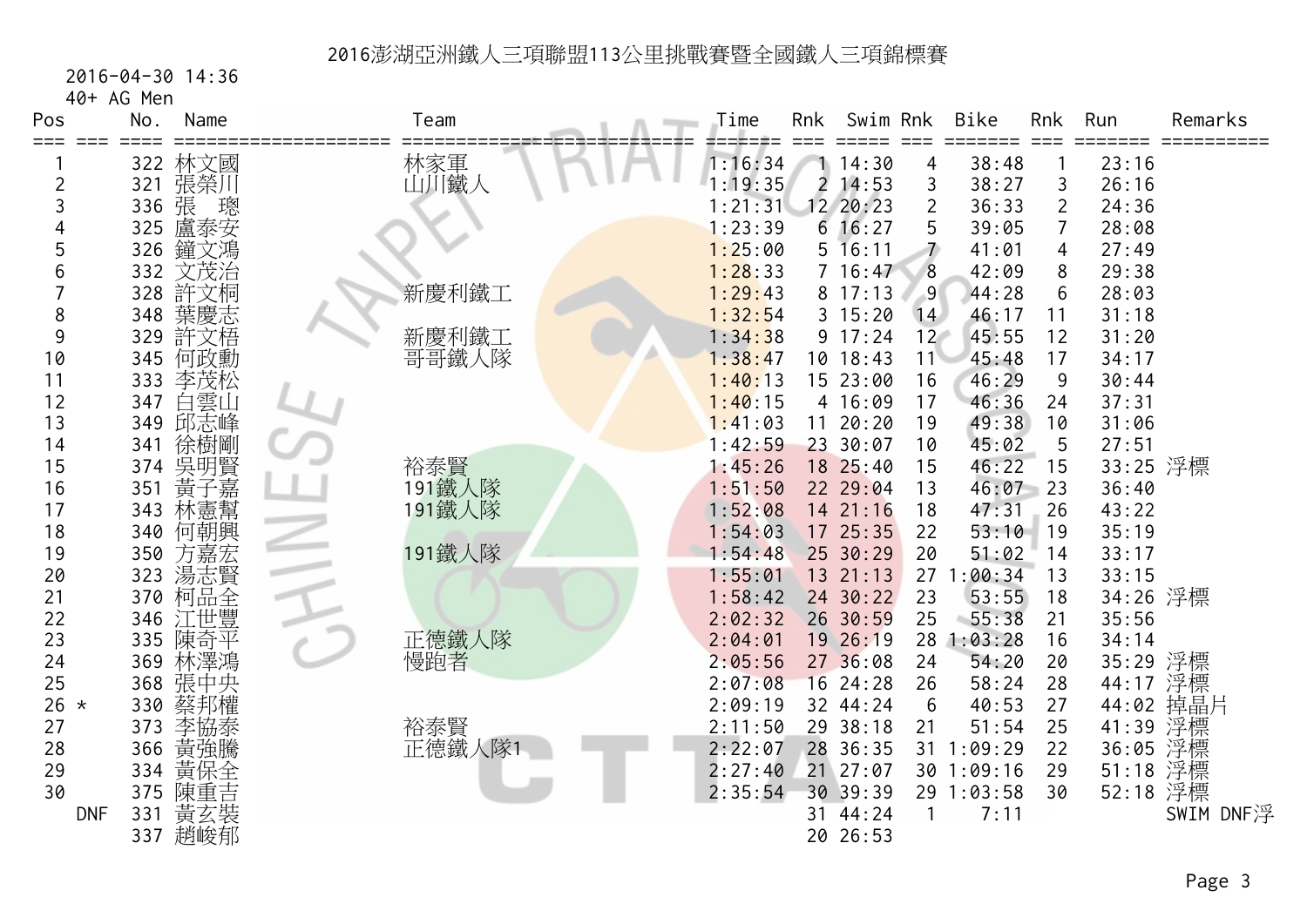|                | 賽事資訊: Swim 750 m/1 lap; Bike 20 km/3 laps; Run 5 km/1 lap                     |  |  |                            |  |
|----------------|-------------------------------------------------------------------------------|--|--|----------------------------|--|
|                | 賽事環境: Water temperature 26 C; Air temperature 24-28 C; Wetsuit swim           |  |  |                            |  |
|                | 仲 委 會: 劉玉峰/TPE; 洪瑞昌/TPE; 許錫棋/TPE; 葉冠男/TPE; 黃友銘/TPE; 林澤浩/TPE; 龔家龍/TPE; 賴如芬/TPE |  |  |                            |  |
| 裁   判: 黃金宏/TPE | 計時: Chinese Taipei Triathlon Association                                      |  |  | Print 2016-04-30, 12:26:18 |  |

#### 2016澎湖亞洲鐵人三項聯盟

 2016-04-30 14:3430-39 AG Men

| ווסויו טא ככ־שכ |                                                                                                                                                              |                                                                 |                                     |         |                                                                                                                                  |                                        |                                                                                                                                                                                             |               |                                                                              |                                                                                                                                                                                       |                                                                                                                            |
|-----------------|--------------------------------------------------------------------------------------------------------------------------------------------------------------|-----------------------------------------------------------------|-------------------------------------|---------|----------------------------------------------------------------------------------------------------------------------------------|----------------------------------------|---------------------------------------------------------------------------------------------------------------------------------------------------------------------------------------------|---------------|------------------------------------------------------------------------------|---------------------------------------------------------------------------------------------------------------------------------------------------------------------------------------|----------------------------------------------------------------------------------------------------------------------------|
| No.<br>Name     |                                                                                                                                                              | Team                                                            |                                     | Time    |                                                                                                                                  |                                        |                                                                                                                                                                                             |               | Rnk                                                                          | Run                                                                                                                                                                                   | Remarks                                                                                                                    |
|                 |                                                                                                                                                              |                                                                 |                                     |         |                                                                                                                                  |                                        |                                                                                                                                                                                             |               |                                                                              |                                                                                                                                                                                       |                                                                                                                            |
|                 |                                                                                                                                                              |                                                                 |                                     |         |                                                                                                                                  |                                        | $\left  \frac{2}{2} \right $                                                                                                                                                                |               | 4                                                                            | 28:51                                                                                                                                                                                 |                                                                                                                            |
| 300 張世鑫         |                                                                                                                                                              |                                                                 |                                     | 1:31:32 |                                                                                                                                  |                                        |                                                                                                                                                                                             |               | 5                                                                            | 29:08                                                                                                                                                                                 |                                                                                                                            |
|                 |                                                                                                                                                              |                                                                 |                                     | 1:34:44 |                                                                                                                                  |                                        |                                                                                                                                                                                             |               |                                                                              | 25:59                                                                                                                                                                                 |                                                                                                                            |
|                 |                                                                                                                                                              |                                                                 |                                     | 1:37:37 |                                                                                                                                  |                                        | $\overline{4}$                                                                                                                                                                              |               |                                                                              | 33:01                                                                                                                                                                                 |                                                                                                                            |
|                 |                                                                                                                                                              |                                                                 |                                     |         |                                                                                                                                  |                                        | 10                                                                                                                                                                                          | 50:18         | 6                                                                            | 30:14                                                                                                                                                                                 |                                                                                                                            |
|                 |                                                                                                                                                              |                                                                 |                                     |         |                                                                                                                                  |                                        | 9                                                                                                                                                                                           |               | 3                                                                            |                                                                                                                                                                                       |                                                                                                                            |
|                 |                                                                                                                                                              |                                                                 |                                     |         |                                                                                                                                  |                                        | 5                                                                                                                                                                                           |               |                                                                              |                                                                                                                                                                                       |                                                                                                                            |
|                 |                                                                                                                                                              |                                                                 |                                     |         |                                                                                                                                  |                                        |                                                                                                                                                                                             |               |                                                                              |                                                                                                                                                                                       |                                                                                                                            |
|                 |                                                                                                                                                              |                                                                 |                                     |         |                                                                                                                                  |                                        |                                                                                                                                                                                             |               |                                                                              |                                                                                                                                                                                       |                                                                                                                            |
|                 |                                                                                                                                                              |                                                                 |                                     |         |                                                                                                                                  |                                        |                                                                                                                                                                                             |               |                                                                              |                                                                                                                                                                                       |                                                                                                                            |
|                 |                                                                                                                                                              |                                                                 |                                     |         |                                                                                                                                  |                                        |                                                                                                                                                                                             |               |                                                                              |                                                                                                                                                                                       |                                                                                                                            |
|                 |                                                                                                                                                              |                                                                 |                                     |         |                                                                                                                                  |                                        |                                                                                                                                                                                             |               |                                                                              |                                                                                                                                                                                       |                                                                                                                            |
|                 |                                                                                                                                                              |                                                                 |                                     |         |                                                                                                                                  |                                        |                                                                                                                                                                                             |               |                                                                              |                                                                                                                                                                                       |                                                                                                                            |
|                 |                                                                                                                                                              |                                                                 |                                     |         |                                                                                                                                  |                                        |                                                                                                                                                                                             |               |                                                                              |                                                                                                                                                                                       |                                                                                                                            |
|                 |                                                                                                                                                              |                                                                 |                                     |         |                                                                                                                                  |                                        |                                                                                                                                                                                             |               |                                                                              |                                                                                                                                                                                       |                                                                                                                            |
|                 |                                                                                                                                                              |                                                                 |                                     |         |                                                                                                                                  |                                        |                                                                                                                                                                                             |               |                                                                              |                                                                                                                                                                                       |                                                                                                                            |
|                 |                                                                                                                                                              |                                                                 |                                     |         |                                                                                                                                  |                                        |                                                                                                                                                                                             |               |                                                                              |                                                                                                                                                                                       | 56:41 SWIM DNF浮                                                                                                            |
|                 | 王聯煌<br>291<br>黃彥齊<br>301<br>307 陳欣煇<br>309 林聖紘<br>302 盧慶吉<br>308 林偉峰<br>295 林承亮<br>303 張一凡<br>311 周光明<br>305 童矩皓<br>314 蔡雙吉<br>294 許綜顯<br>365 游勳璿<br>364 王家鴻 | 313 THUOT David Stephane<br>312 Arnaud PIZIEUX<br>298 Ray Chang | 澎湖鐵香蕉<br>澎湖鐵香蕉<br>IRONLOVE<br>澎湖鐵香蕉 |         | 1:17:47<br>1:28:09<br>1:40:23<br>1:41:06<br>1:47:23<br>1:59:12<br>1:59:41<br>1:59:44<br>2:00:06<br>2:08:41<br>2:30:53<br>9:50:47 | Rnk<br>2:04:00<br>11:02:29<br>11:12:06 | $2 \t16:43$<br>$3 \t17:52$<br>720:02<br>$9\ 20:36$<br>5 19:11<br>$6\;19:51$<br>10 22:11<br>$1 \t16:40$<br>4 18:51<br>15 34:55<br>$11 \t27:39$<br>820:02<br>14 33:02<br>12 30:23<br>13 30:27 | 11<br>12<br>8 | Swim Rnk Bike<br>3 <sup>1</sup><br>6 <sup>7</sup><br>58:21<br>$15 \t1:07:33$ | 37:34<br>41:27<br>42:24<br>48:09<br>45:25<br>50:14<br>46:31<br>14<br>14 1:00:58<br>11<br>48:37<br>8<br>54:40<br>-9<br>12<br>49:01<br>13<br>13 1:00:29<br>10<br>15<br>29:33<br>1:03:31 | 23:30<br>28:42<br>44:13<br>39:24<br>36:10<br>37:26<br>41:44<br>41:58<br>37:50<br>52:54<br>29:22 BIKE少圈<br>1:04:15 SWIM DNF |

賽事資訊: Swim 750 m/1 lap; Bike 20 km/3 laps; Run 5 km/1 lap 賽事環境: Water temperature 26 C; Air temperature 24-28 C; Wetsuit swim 仲 委 會: 劉玉峰/TPE; 洪瑞昌/TPE; 許錫棋/TPE; 葉冠男/TPE; 黃友銘/TPE; 林澤浩/TPE; 龔家龍/TPE; 賴如芬/TPE 裁 判: 黃金宏/TPE 計時: Chinese Taipei Triathlon Association Print 2016-04-30, 12:26:18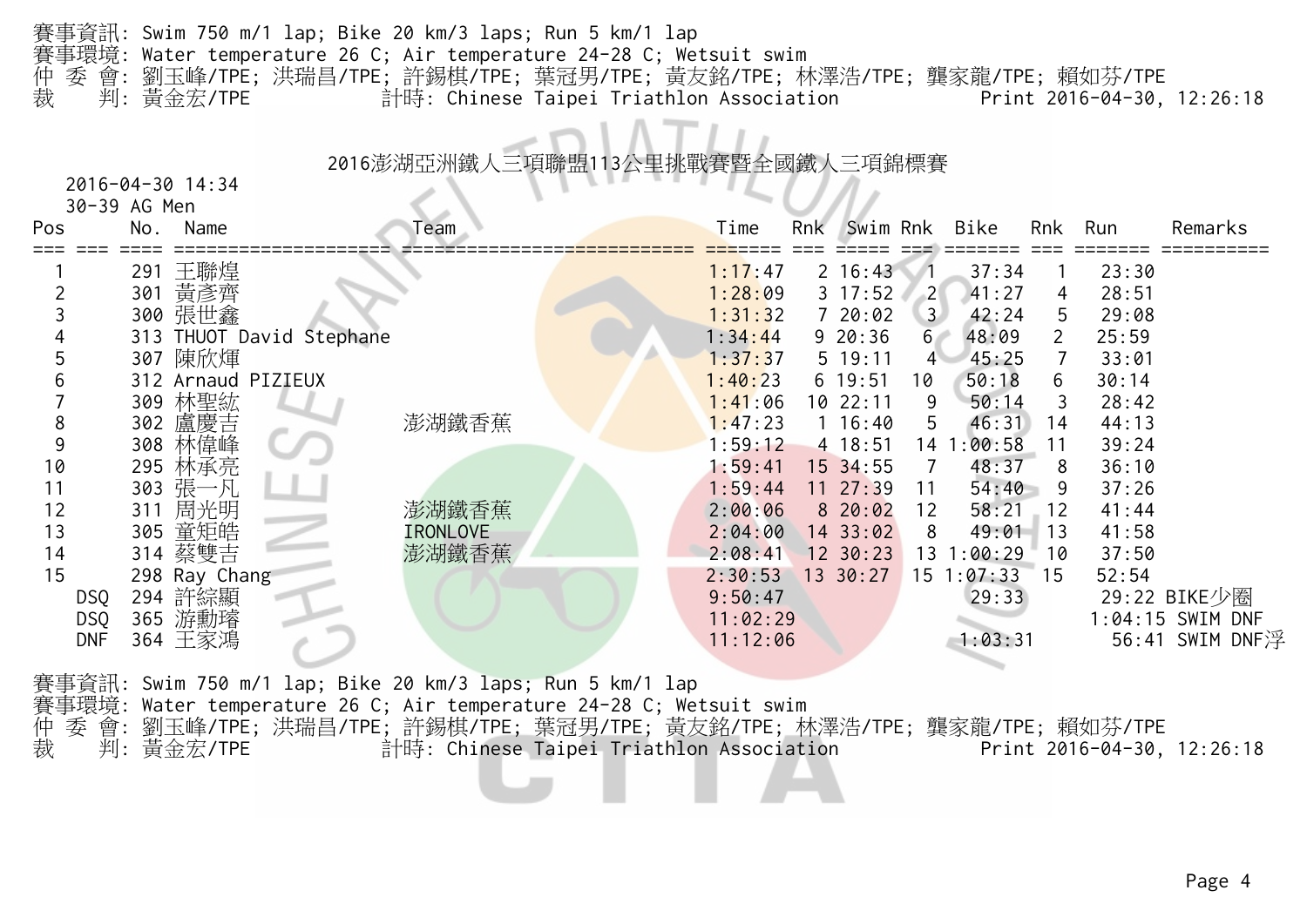2016-04-30 14:34

| 20-29 AG Men |  |  |
|--------------|--|--|
|--------------|--|--|

| Pos         | No.   | Name    | Team                    | Time    | Rnk | Swim Rnk     |                | Bike       | Rnk | Run       | Remarks |
|-------------|-------|---------|-------------------------|---------|-----|--------------|----------------|------------|-----|-----------|---------|
|             |       | 266 謝育宏 |                         | 1:08:05 |     | 2 12:27      |                | 33:26      |     | 22:14     |         |
|             | 267   | 邱韋強     |                         | : 11:20 |     | 11:10        | 2              | 36:16      | 4   | 23:55     |         |
|             | 268   | 林敬航     |                         | : 13:48 |     | 4 13:56      | 3              | 36:52      | 2   | 23:01     |         |
|             |       | 275 徐振勳 | 立大學                     | : 19:12 |     | $7 \; 16:21$ | 4              | 39:24      | 3   | 23:28     |         |
| $+60$<br>5. |       | 274 許昭宇 |                         | 1:20:11 |     | $6\;15:14$   |                |            | 21  |           | 轉換違規    |
|             |       | 286 許智凱 | 澎湖鐵人三項委 <mark>員會</mark> | 1:24:13 |     | $9 \t17:54$  | 5              | 39:31      | 6   | 26:49     |         |
|             |       | 285 宋冠伯 |                         | 1:30:58 |     | $3 \t12:32$  |                | 46:14      | 9   | 32:13     |         |
|             | 273 洪 | 君       |                         | 1:31:40 |     | 17 24:49     | 6 <sup>1</sup> | 41:33      | 5   | 25:18     |         |
|             | 281   | 李庭毅     |                         | 1:41:10 |     | 10 19:46     | 9              | 50:16      | 8   | 31:08     |         |
| 10          | 362   | 黃柏諭     |                         | 1:42:27 |     | 13 21:59     | 11             | 51:17      | 7   | 29:12 浮標  |         |
|             | 270   | 呂若望     | 騰芳商號                    | 1:46:17 |     | 5 14:28      | 15             | 56:42      | 12  | 35:07     |         |
| 12          | 271   | 呂若翰     | 騰芳商號                    | 1:46:23 |     | $8 \t16:44$  | 12             | 54:27      | 13  | 35:13     |         |
| 13          | 363   | 陳璽文     |                         | 1:49:07 |     | 15 24:35     | 10             | 50:55      | 11  | 33:38 浮標  |         |
| 14          | 278   | 蘇柏晉     | 澎湖鐵香蕉                   | 1:54:14 |     | 16 24:39     | 17             | 57:07      | 10  | 32:30     |         |
| 15          | 361   | 陳韋榤     |                         | 1:55:01 |     | $21 \t28:20$ | 8              | 47:58      | 16  | 38:45 浮標  |         |
| 16          | 277   | 蘇郁恆     | 澎湖鐵香蕉                   | 1:56:12 |     | 14 23:41     | 16             | 56:43      | ⊩15 | 35:49     |         |
| 17          |       | 282 吳炳熠 |                         | 2:04:45 |     | 20 27:47     | 18             | 1:01:27    | 14  | 35:32     |         |
| 18          |       | 272 賴鴻欽 | 哥哥鐵人隊                   | 2:06:32 |     | 12 20:43     | 13             | 55:58      | 18  | 49:51     |         |
| 19          |       | 280 陳緯倫 | 澎湖足愛跑                   | 2:07:14 |     | 11 20:00     | 14             | 56:09      | 19  | 51:06     |         |
| 20          |       | 283 朱國欽 |                         | 2:25:43 |     | 19 27:37     |                | 20 1:14:10 | 17  | 43:57     |         |
| 21          |       | 276 洪崇惠 |                         | 2:42:06 |     | 18 25:51     |                | 19 1:12:00 |     | 201:04:16 |         |
|             |       |         |                         |         |     |              |                |            |     |           |         |

賽事資訊: Swim 750 m/1 lap; Bike 20 km/3 laps; Run 5 km/1 lap 賽事環境: Water temperature 26 C; Air temperature 24-28 C; Wetsuit swim 仲 委 會: 劉玉峰/TPE; 洪瑞昌/TPE; 許錫棋/TPE; 葉冠男/TPE; 黃友銘/TPE; 林澤浩/TPE; 龔家龍/TPE; 賴如芬/TPE 裁 判: 黃金宏/TPE 計時: Chinese Taipei Triathlon Association Print 2016-04-30, 12:26:18

2 T T T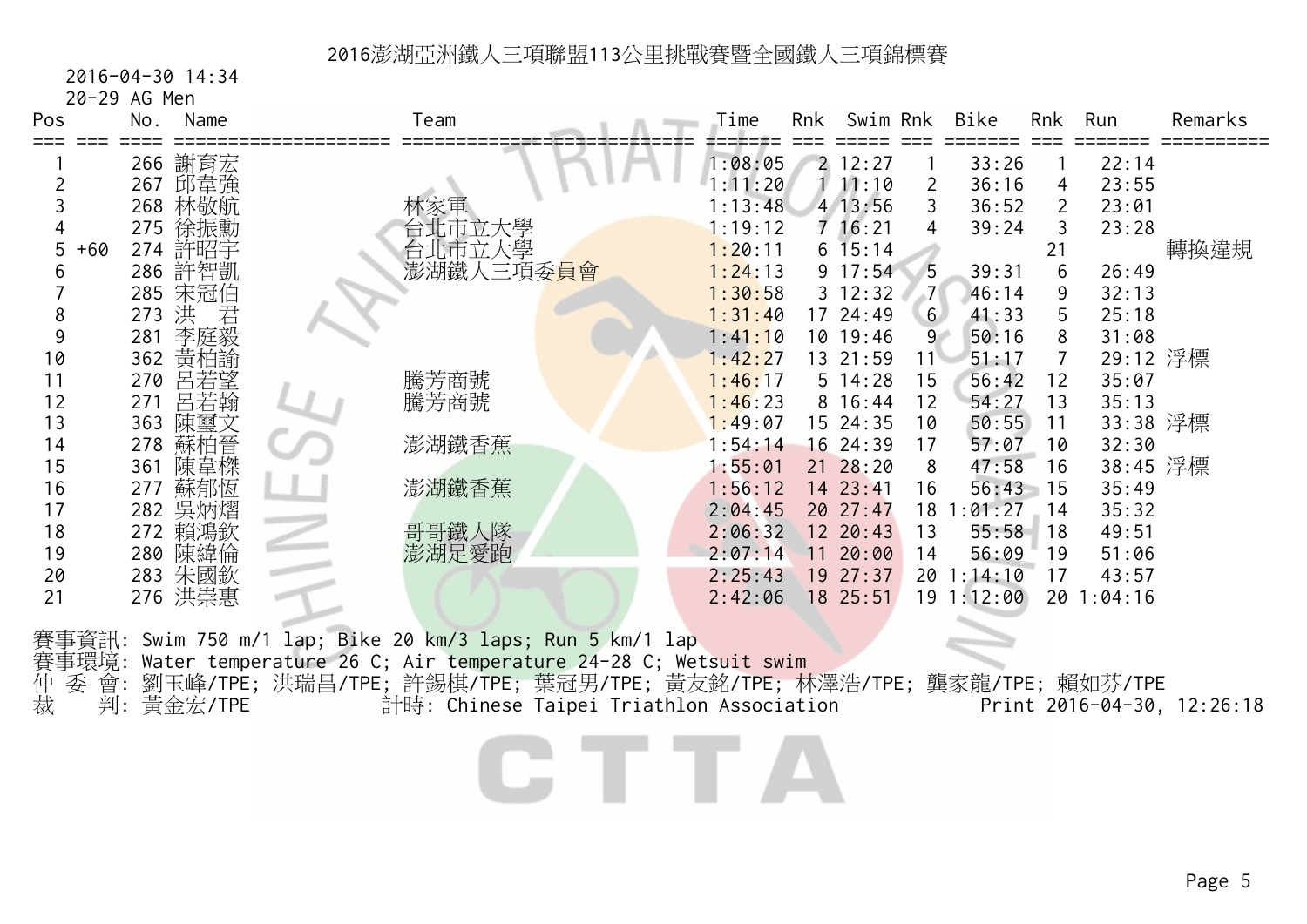#### 2016-04-30 14:32

|  |  |  | 16-19 AG Men |  |
|--|--|--|--------------|--|
|--|--|--|--------------|--|

| Pos    | Name<br>No.                                                                                                                                                                                                                                                                                                                                        | Team                                                 | Time                                                                                 | Rnk | Swim Rnk                                                                                                       |                                                                    | Bike                                                                 | Rnk                                                                     | Run                                                                  | Remarks |
|--------|----------------------------------------------------------------------------------------------------------------------------------------------------------------------------------------------------------------------------------------------------------------------------------------------------------------------------------------------------|------------------------------------------------------|--------------------------------------------------------------------------------------|-----|----------------------------------------------------------------------------------------------------------------|--------------------------------------------------------------------|----------------------------------------------------------------------|-------------------------------------------------------------------------|----------------------------------------------------------------------|---------|
| 8      | 252 林威志<br>253 呂揚民<br>259 邵澤夫<br>254 邱苡綸<br>262 洪銘皇<br>257 廖大翔<br>260 朱 汧<br>258 莊尚霖                                                                                                                                                                                                                                                               | 台北市立大學<br>277高雄市鐵人三項訓練中心<br>銳騎佰客鐵人隊<br>文山高中<br>澎湖鐵香蕉 | 1:10:07<br>1:10:23<br>1:13:12<br>1:13:25<br>1:18:40<br>1:19:43<br>1:23:09<br>1:53:53 |     | 1 10:32<br>$2\;11:05$<br>7, 14:18<br>$5 \t12:26$<br>$4\overline{11:}44$<br>$6\;13:51$<br>$3 \t11:40$<br>822:41 | $\overline{2}$<br>$\mathbf{3}$<br>4<br>6<br>$-7$<br>8 <sup>1</sup> | 36:19<br>36:44<br>37:14<br>38:24<br>39:33<br>40:52<br>43:38<br>53:00 | 4<br>$\overline{2}$<br>1<br>3<br>6<br>5<br>$7^{\circ}$<br>8             | 23:18<br>22:36<br>21:41<br>22:36<br>27:24<br>25:01<br>27:53<br>38:12 |         |
| 仲<br>裁 | 賽事資訊: Swim 750 m/1 lap; Bike 20 km/3 laps; <mark>Run 5 km/1 lap</mark><br>賽事環境: Water temperature 26 C; Air temperatu <mark>re 24-28 C; Wetsuit </mark> swim<br>委 會: 劉玉峰/TPE; 洪瑞昌/TPE; 許錫棋/TPE; 葉 <mark>冠男/TPE; 黃友銘/T</mark> PE; 林澤浩/TPE; 龔家龍/TPE; 賴如芬/TPE<br>判: 黃金宏/TPE<br>計時: Chinese Taipei Triathlon Association<br>Print 2016-04-30, 12:26:18 |                                                      |                                                                                      |     |                                                                                                                |                                                                    |                                                                      |                                                                         |                                                                      |         |
|        | 2016-04-30 14:32<br>13-15 AG Men                                                                                                                                                                                                                                                                                                                   | 2016澎湖亞洲鐵人三項聯盟113公里挑戰賽暨全國鐵人三項錦標賽                     |                                                                                      |     |                                                                                                                |                                                                    |                                                                      |                                                                         |                                                                      |         |
| Pos    | No.<br>Name                                                                                                                                                                                                                                                                                                                                        | Team                                                 | Time                                                                                 |     | Rnk Swim Rnk                                                                                                   |                                                                    | Bike                                                                 | <b>Rnk</b>                                                              | Run                                                                  | Remarks |
|        | 248 陳得恩<br>247 張庭睿<br>246 曾顯揚<br>360 潘勇俊<br>359 林函希                                                                                                                                                                                                                                                                                                | 文山高中<br>文山高中<br>文山高中<br>慢跑者                          | 1:17:08<br>1:23:41<br>1:30:01<br>1:42:01<br>2:05:56                                  |     | $2 \t12:21$<br>$3 \t12:28$<br>$1\ 12:01$<br>$4 \t19:49$<br>536:11                                              | $\overline{2}$<br>$\overline{4}$<br>5                              | 39:00<br>$-43:01$<br>46:32<br>$3 -$<br>53:35<br>54:18                | $\overline{1}$<br>$\overline{2}$<br>$\overline{4}$<br>$\mathbf{3}$<br>5 | 25:48<br>28:13<br>31:29<br>28:37 浮標<br>35:28 浮標                      |         |

賽事資訊: Swim 750 m/1 lap; Bike 20 km/3 laps; Run 5 km/1 lap 賽事環境: Water temperature 26 C; Air temperature 24-28 C; Wetsuit swim 仲 委 會: 劉玉峰/TPE; 洪瑞昌/TPE; 許錫棋/TPE; 葉冠男/TPE; 黃友銘/TPE; 林澤浩/TPE; 龔家龍/TPE; 賴如芬/TPE 裁 判: 黃金宏/TPE 計時: Chinese Taipei Triathlon Association Print 2016-04-30, 12:26:18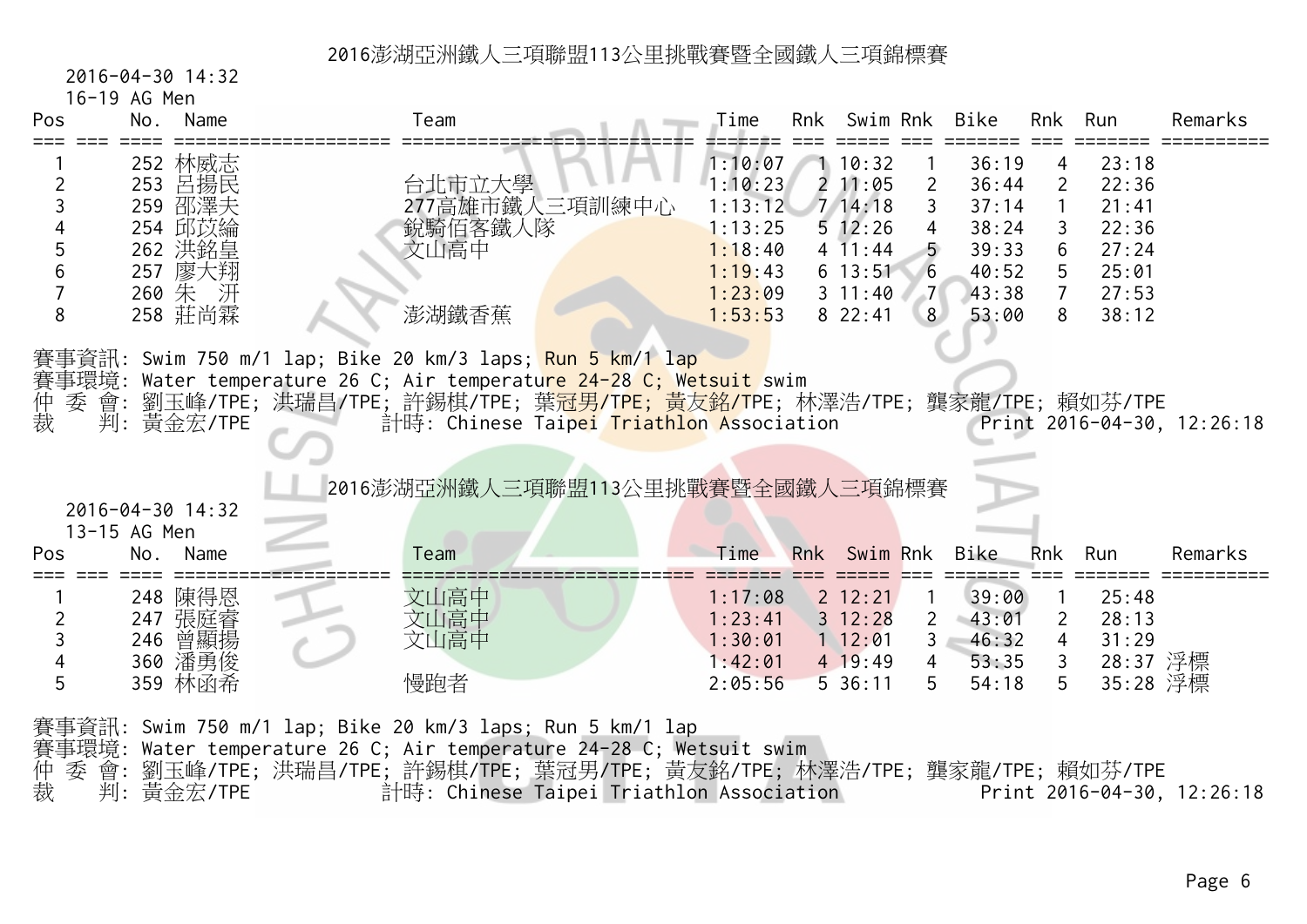2016-04-30

|  |  |  |  |  | WWW 組成績/Women Team Relay Results |
|--|--|--|--|--|----------------------------------|
|--|--|--|--|--|----------------------------------|

| Pos         | No.<br>Name                                                                                                                                                                          | Team                                                               | $\tau$ ime                                                                | Swim                                               | <b>Bike</b>                                                           | Run                                                         | Remarks |
|-------------|--------------------------------------------------------------------------------------------------------------------------------------------------------------------------------------|--------------------------------------------------------------------|---------------------------------------------------------------------------|----------------------------------------------------|-----------------------------------------------------------------------|-------------------------------------------------------------|---------|
| 4<br>5<br>6 | …彭璟喻<br>柳怡卉<br>j.彭璟晴<br>401<br>、季映璇.李亮玫<br>黃惟歆<br>407<br>曾<br>許妙因.蘇欣俞.<br>理<br>403<br>吳美娟.陳淑戀.蔡惠媛<br>402<br>鈺.蘇紹平<br>蔡欣晏.閻<br>406<br>". 林佳儒. 郭芷伶<br>吳佾芹.<br>404<br>405 黃素華. 尤心瑜. 胡似蘭 | 銳騎佰客鐵人隊<br>石小泳隊<br>搖滾法師<br>澎湖鐵香蕉<br>陽光下的Poseidon<br>我愛夏天<br>愛澎湖俱樂部 | 1:25:45<br>1:26:00<br>1:52:01<br>1:55:31<br>1:55:44<br>1:58:22<br>2:06:51 | 12:01<br>14:49<br>20:24<br>30:33<br>20:12<br>19:20 | 44:11<br>44:27<br>57:22<br>49:00<br>58:11<br>57:18<br>$30:46$ 1:01:00 | 29:34<br>26:45<br>34:15<br>36:00<br>37:22<br>41:44<br>35:06 |         |
|             |                                                                                                                                                                                      |                                                                    |                                                                           |                                                    |                                                                       |                                                             |         |

賽事資訊: Swim 750 m/1 lap; Bike 20 km/3 laps; Run 5 km/1 lap

賽事環境: Water temperature 26 C; Air temperatu<mark>re 24-28 C; Wetsuit sw</mark>im<br>仲 委 會: 劉玉峰/TPE; 洪瑞昌/TPE; 許錫棋/TPE; 葉冠男/<mark>TPE; 黃友銘/TPE</mark>; 杉<br>計 時: Chinese Taipei Triathlon Association 系 會: 劉玉峰/TPE; 洪瑞昌/TPE; 許錫棋/TPE; 葉<mark>冠男/TPE; 黃友銘/TPE</mark>; 林澤浩/TPE; 龔家龍/TPE; 賴如芬/TPE

時: Chinese Taipei Triathlon Association 2016-04-30, 12:26:18

<sup>2016</sup>澎湖亞洲鐵人三項聯盟113公里挑戰賽暨全國鐵人三項錦標賽

2016-04-30

M+W 組成績/M+W Mix Team Relay Results

| Pos | ハート・マーク マルン<br>Name<br>No. | Team         | Time    | Bike<br>Swim   | Remarks<br>Run |
|-----|----------------------------|--------------|---------|----------------|----------------|
|     | 謝伯韶.張 浩.吳冠融<br>427         | WayPoint鐵人工廠 | 1:14:03 | 38:25<br>12:19 | 23:19          |
|     | 429 張弘輝.王郁雯.丁宗呈            |              | 1:41:39 | 20:10<br>50:46 | 30:44          |
|     | 426 林素玉. 范德威. 范詠鈞          | 無敵大鳥蛋家族      | 1:47:35 | 32:21<br>46:25 | 28:49          |
| 4   | 437 Hiroko Kowada.莊家熏.莊鴻俊  | 古和田莊         | 1:56:43 | 55:07<br>36:05 | 25:32 浮標       |
| 5   | 428 高君瑋.施允翎.李念蓁            | 閃閃惹人愛        | 1:59:21 | 20:27<br>56:46 | 42:10          |
| b   | 436 闕勝騏.劉少臻.郭達文            | 普龍共天團        | 2:17:51 | 34:58 1:03:27  | 39:27 浮標       |

賽事資訊: Swim 750 m/1 lap; Bike 20 km/3 laps; Run 5 km/1 lap 賽事環境: Water temperature 26 C; Air temperature 24-28 C; Wetsuit swim<br>仲 委 會: 劉玉峰/TPE; 洪瑞昌/TPE; 許錫棋/TPE; 葉冠男/TPE; 黃友銘/TPE; 材<br>計 時: Chinese Taipei Triathlon Association 仲 委 會: 劉玉峰/TPE; 洪瑞昌/TPE; 許錫棋/TPE; 葉冠男/TPE; 黃友銘/TPE; 林澤浩/TPE; 龔家龍/TPE; 賴如芬/TPE 時: Chinese Taipei Triathlon Association 2016-04-30, 12:26:18